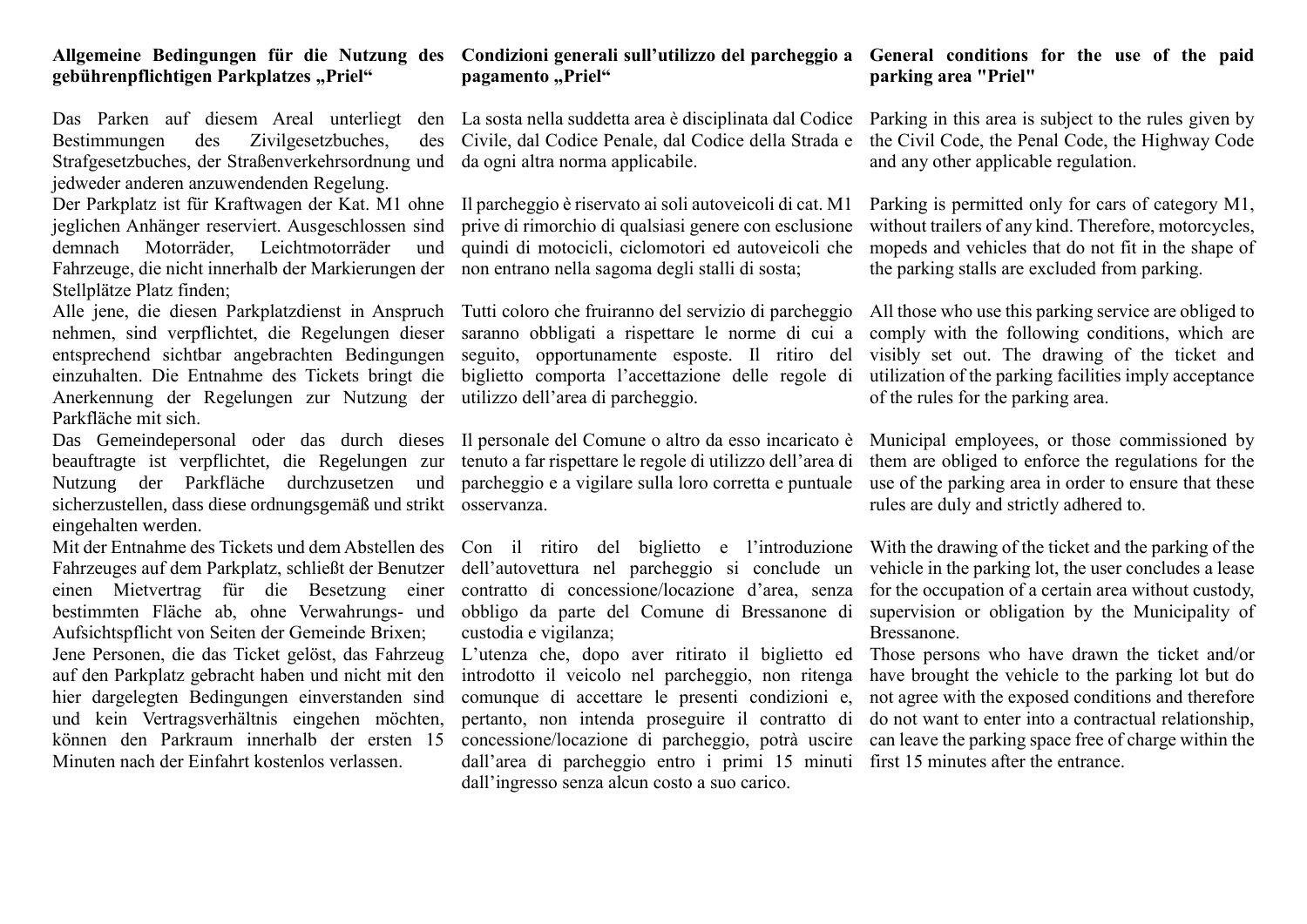| erlaubt. Es gelten folgende Tarife:                                                                                                                                                                                                               | Valgono le seguenti tariffe:                                                                                                                                                                                                                                                                                       | Das Parken ist durchgehend von $0 - 24$ Uhr La sosta è consentita con orario $00.00 - 24.00$ . Parking is allowed from $00:00$ to 24:00. The<br>following tariffs apply:                                                                                                       |
|---------------------------------------------------------------------------------------------------------------------------------------------------------------------------------------------------------------------------------------------------|--------------------------------------------------------------------------------------------------------------------------------------------------------------------------------------------------------------------------------------------------------------------------------------------------------------------|--------------------------------------------------------------------------------------------------------------------------------------------------------------------------------------------------------------------------------------------------------------------------------|
| von 07.00 bis 20.00 Uhr für jede<br>angefangene Stunde:                                                                                                                                                                                           | Dalle ore 07.00 alle 20.00 per ogni ora iniziata:                                                                                                                                                                                                                                                                  | from 07.00 to 20.00 for every started hour:<br>1,30€                                                                                                                                                                                                                           |
| für die ersten 30 Minuten nach der Einfahrt<br>in den Parkplatz beträgt die Gebühr:                                                                                                                                                               | Per i primi 30 minuti iniziali dall'ingresso sul<br>parcheggio la tariffa è di:                                                                                                                                                                                                                                    | for the first 30 minutes after entering the<br>$0,70 \in$<br>car park the fee is:                                                                                                                                                                                              |
| Von 20.00 bis 07.00 Uhr für jede<br>angefangene Stunde:                                                                                                                                                                                           | Dalle ore 20.00 alle 07.00 per ogni ora iniziata:                                                                                                                                                                                                                                                                  | from 20.00 to 07.00 for every started hour:<br>$0,60 \in$                                                                                                                                                                                                                      |
| Monatsabonnement Tag $(05.00 - 20.00 \text{ Uhr})$                                                                                                                                                                                                | Abbonamento mensile diurno (ore $05.00 -$<br>20.00)                                                                                                                                                                                                                                                                | monthly Subscription daytime $(05:00 -$<br>60,00€<br>$20:00$ :                                                                                                                                                                                                                 |
| Monatsabonnement Nacht $(20.00 - 07.00)$<br>Uhr)                                                                                                                                                                                                  | Abbonamento mensile notturno (ore $20.00 -$<br>07.00)                                                                                                                                                                                                                                                              | monthly Subscription nighttime $(20:00 -$<br>40,00€<br>$07:00$ :                                                                                                                                                                                                               |
| Monatsabonnement 24 Stunden                                                                                                                                                                                                                       | Abbonamento mensile 24 ore                                                                                                                                                                                                                                                                                         | monthly subscription 24 hours:<br>80,00€                                                                                                                                                                                                                                       |
| Dreimonatsabonnement 24 Stunden                                                                                                                                                                                                                   | Abbonamento trimestrale 24 ore                                                                                                                                                                                                                                                                                     | Three-month subscription 24 hours:<br>225,00 €                                                                                                                                                                                                                                 |
| Halbjahresabonnement 24 Stunden                                                                                                                                                                                                                   | Abbonamento semestrale 24 ore                                                                                                                                                                                                                                                                                      | 410,00€<br>Half-year subscription 24 hours:                                                                                                                                                                                                                                    |
| Fixgebühr bei Ticketverlust                                                                                                                                                                                                                       | Tariffa fissa per smarrimento tessera magnetica                                                                                                                                                                                                                                                                    | Fixed rate for loss of card:<br>20,00€                                                                                                                                                                                                                                         |
| eines Tickets an der Einfahrt.<br>"Keycards"                                                                                                                                                                                                      | ticket all'entrata.<br>Für die Abonnenten erfolgt die Zufahrt durch Per gli abbonati l'accesso avviene mediante For subscribers the access is through "Keycards".<br>"Keycards".                                                                                                                                   | Die Zufahrt zum Parkplatz erfolgt durch Ziehen L'accesso al parcheggio avviene mediante il ritiro del Access to the parking area is granted by drawing the<br>ticket at the entrance.                                                                                          |
| Folgende Zahlungsmöglichkeiten sind vorgesehen:                                                                                                                                                                                                   | Il pagamento potrà essere corrisposto con le seguenti The following payment options are provided:<br>modalità:                                                                                                                                                                                                     |                                                                                                                                                                                                                                                                                |
| Parkplatzes an den dafür vorgesehenen, vor Ort le due casse automatiche presso l'area stessa.<br>befindlichen, zwei automatischen Kassen.<br>Münzen, Zahlkarten oder Banknoten bezahlt in monete, carte di pagamento o banconote.<br>werden kann. | Bei Ende der Parkzeit vor dem Verlassen des A fine sosta prima dell'uscita dal parcheggio, presso<br>Der Benutzer muss das Ticket einführen; das L'utente dovrà inserire il ticket; il sistema segnalerà<br>System zeigt die fällige Parkgebühr an, die mit l'importo dovuto per la sosta che potrà essere versato | At the end of the stop before leaving the parking lot:<br>at the two automated cash machines located in the<br>same area.<br>The user must introduce the ticket; the system will<br>display the parking fee, which can be paid for with<br>coins, payment cards, or banknotes. |
| Zudem ist es von 09.00 bis 22.00 Uhr möglich, die<br>Zahlung an der Kasse der Acquarena vorzunehmen.                                                                                                                                              | Esiste altresì la possibilità di effettuare il pagamento<br>dalle ore 09.00 alle 22.00 presso la cassa                                                                                                                                                                                                             | From $09:00$ to $22:00$ it is possible to pay at the<br>Acquarena cash desk also.                                                                                                                                                                                              |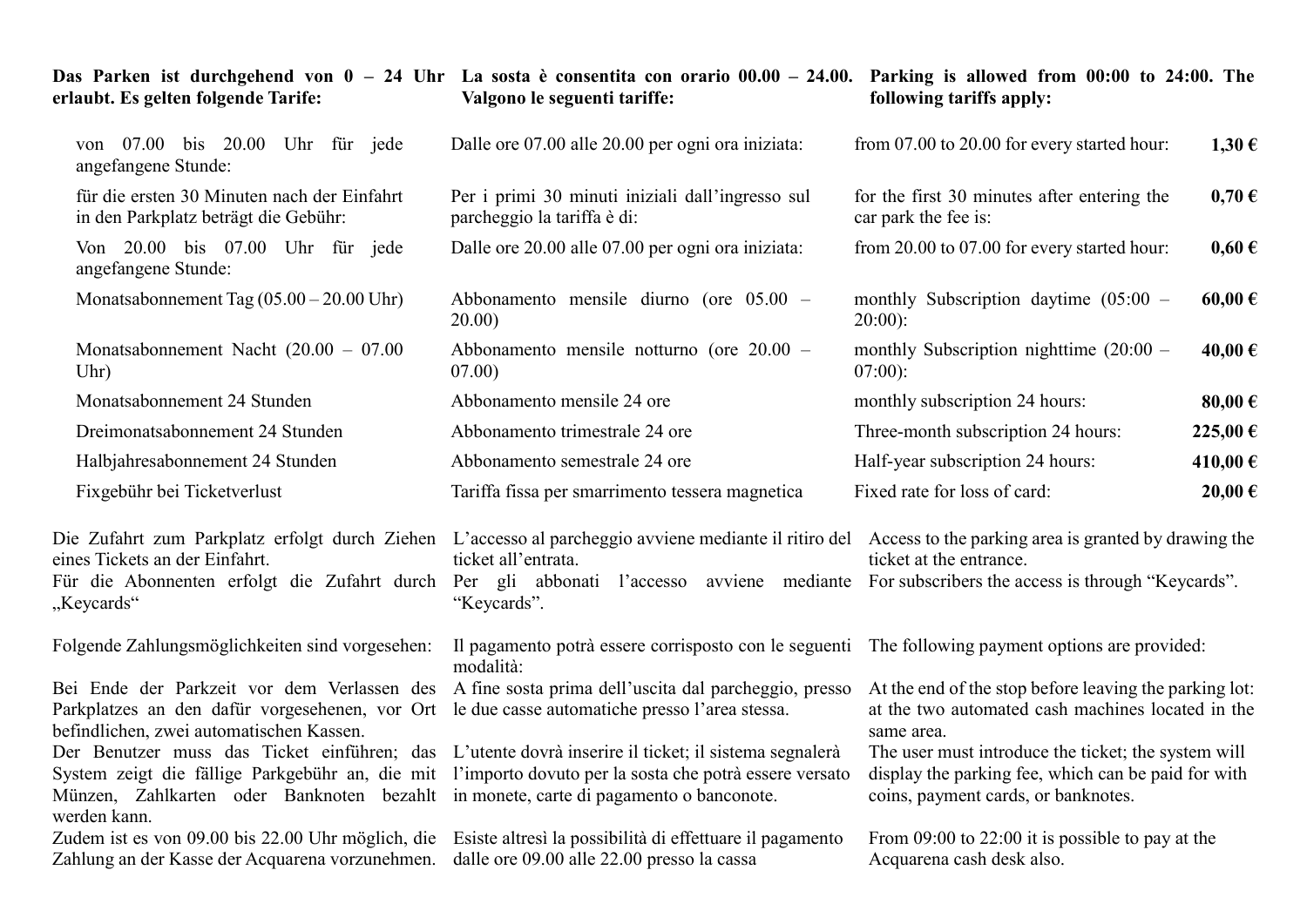## dell'Acquarena.

Nach erfolgter Zahlung hat der Benutzer 15 Minuten Zeit, um sich vom Parkplatz zu entfernen.

Sollte der Benutzer den Parkplatz nicht innerhalb der im vorhergehenden Absatz angegebenen Frist verlassen, sind zusätzliche Parkgebühren, zu soggetto al pagamento dell'ulteriore quota di sosta. bezahlen.

erst nach Bezahlung der fälligen Gebühr verlassen. die Meldung mittels eines Daten und jene des Fahrzeuges (Kennzeichen und verifiche del caso. Name) zur Durchführung der notwendigen Überprüfungen bekanntgibt.

Tatsache bewusst, dass:

getroffenen Sicherheitsvorkehrungen in den dafür ed adottando ogni cautela per la sicurezza. vorgesehenen Stellplätzen abstellen muss.

Es ist verboten, in den geparkten Fahrzeugen, Tiere, brennbare und/oder explosive Materialien, gefährliche oder Gegenstände, deren Präsenz eine Einladung zum Diebstahl darstellen, zu lassen.

betanken, Autoreparaturen jeglicher Art durchzuführen, Fahrzeuge zu waschen, das Fahrzeug zu reinigen oder reinigen zu lassen, entladen, die den Belag beschädigen und/oder pavimentazione. verunreinigen könnten.

sind und/oder gegen die Straßenverkehrsordnung norme del Codice della Strada.

Dall'avvenuto pagamento l'utente ha a disposizione After the payment, the user has 15 minutes to leave 15 minuti per allontanarsi dal parcheggio.

Se l'utente non si allontana dal parcheggio entro il termine indicato nel precedente comma, resta

Der Nutzer darf mit seinem Fahrzeug den Parkplatz L'utente potrà uscire dall'area di parcheggio con il veicolo solo dopo aver corrisposto quanto dovuto. Bei einer Fehlfunktion und/oder verschiedenen vom In caso di malfunzionamento e/o problematiche varie Benutzer festgestellten Problematiken, kann dieser riscontrate dall'utente, egli potrà effettuare la Telefonanrufsystems, das 24 Stunden, 7 Tage die h 24 – 7gg su 7 comunicando i propri dati ed i dati del Woche in Betrieb ist, durchführen, indem er seine veicolo (targa e nominativo) per le necessarie aktiven segnalazione tramite un sistema cito-telefonico attivo

Der Lenker des geparkten Fahrzeuges ist sich der Il conducente del veicolo lasciato in sosta è reso The driver of the parked vehicle is informed that: edotto che:

gezogener Handbremse, abgesperrt und mit allen stalli con motore spento, perfettamente frenato, chiuso

Es ist verboten, auf den Fahrstreifen zu parken. E' vietato sostare lungo le corsie di scorrimento. It is prohibited to park on the driving lanes.

E' vietato tenere negli autoveicoli parcheggiati, animali, materiale infiammabile e/o esplosivo, oggetti pericolosi o la cui presenza possa costituire invito al furto.

Auf dem Parkplatz ist es nicht erlaubt, Fahrzeuge zu All'interno del parcheggio è vietato il rifornimento di Materialien und Flüssigkeiten auf den Boden zu che possano insudiciare e/o danneggiare la the flooring of the parking area. carburante, effettuare riparazioni meccaniche di ogni genere, lavare il veicolo, effettuare o fare effettuare la pulizia del veicolo, scaricare a terra materiali e liquidi

mit einem regulären Nummernschild ausgestattet in possesso di regolare targa e/o in contrasto con le

the car park.

If the user does not leave the car park within the time limit specified in the previous paragraph, additional parking charges have to be paid.

The user may leave the car park with his vehicle only after the payment of the parking fee.

In case of malfunctioning and / or other problems encountered by the user, he/she can report this by an active cyto-telephone system available 24/7, whilst communicating his/her personnel data and the vehicle data (license plate and name) for further examination.

er das Fahrzeug mit ausgeschaltetem Motor, deve obbligatoriamente parcheggiare negli appositi He/she must park in the appropriate stalls with the engine off, perfectly braked, closed vehicle and whilst taking every precaution for safety.

It is prohibited to keep animals, flammable and / or explosive materials, dangerous objects, or objects, which may constitute an invitation to theft, in parked vehicles.

It is prohibited to refuel, to carry out mechanical repairs of any kind, to wash the vehicle, to perform or to clean the vehicle, to discharge materials or liquids on the ground that can soil and / or damage

Es ist außerdem nicht erlaubt, Fahrzeuge, die nicht E' vietato inoltre parcheggiare veicoli che non siano It is prohibited to park vehicles that are not in possession of a regular license plate and / or are in contrast with the rules of the Highway Code.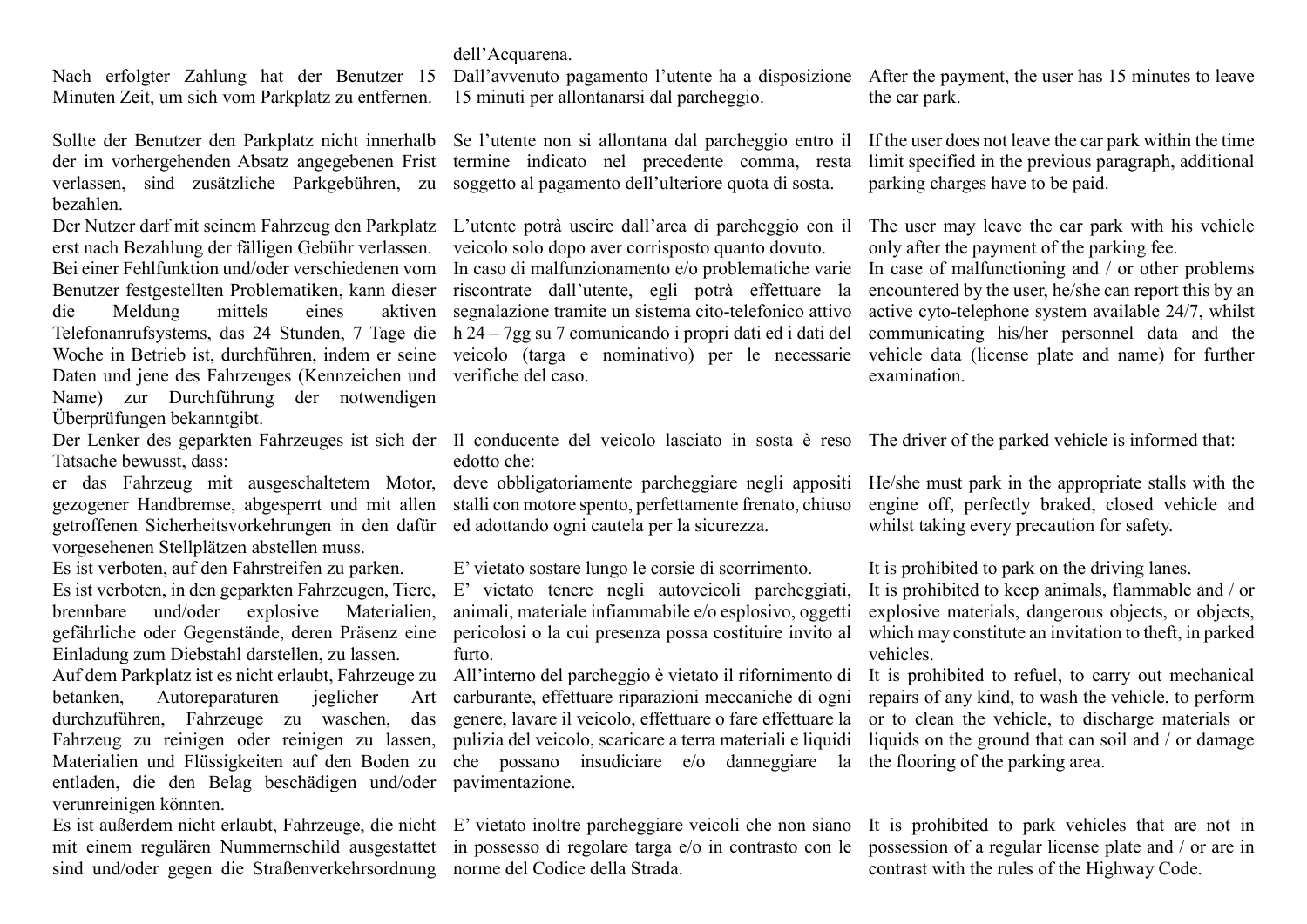verstoßen, abzustellen;

Schäden, die bei Parkmanövern durch Fahrzeuge durante le manovre di parcheggio. verursacht werden.

Parkplatzes erlischt jede Verpflichtung gegenüber veicolo decade ogni obbligo del Comune. der Gemeinde.

enthaltenen Gegenstände nicht entgegen. Diese veicolo e/o gli oggetti in esso contenuti. können dem Personal auch nicht anvertraut oder bei diesem hinterlegt werden.

installierte Beschilderung strikt befolgen. Im Falle der Geschädigte Anspruch auf Schadenersatz durch nei diretti confronti dell'utente che lo ha causato. den Verursacher des Schadens.

an den Einrichtungen, dem Parkpersonal und/oder an Dritten verübt wurden. Im Falle eines Schadens, der durch ihn an der Parkplatzanlage zugeführt wurde, muss der Benutzer umgehend die Gemeinde

Die Gemeindeverwaltung ist für Diebstähle von L'amministrazione comunale non è responsabile del The Municipal administration is not responsible for Fahrzeugen oder von Objekten und Gütern, welche furto dei veicoli o dell'asportazione di oggetti o beni innerhalb dieser belassen wurden, nicht lasciati al loro interno ed inoltre non risponde in verantwortlich. Sie haftet außerdem nicht für merito ad eventuali danni provocati dai veicoli

wo der Benutzer nachweisen kann, dass sie nur l'utente potrà dimostrare essere stati causati dal durch Fehlfunktionen oder Wartungsmängel der cattivo funzionamento o da difetti di manutenzione Parkfläche und der diesbezüglichen Anlagen dell'area di sosta e dei suoi impianti e solamente verursacht wurden, und nur dann, wenn der qualora l'utente abbia effettuato tempestiva Benutzer es umgehend vor dem Verstellen des segnalazione al personale di servizio, e, comunque, geparkten Fahrzeuges, dem Dienstpersonal meldet. prima dello spostamento del veicolo in sosta. Il Dieses muss dann in jedem Fall unverzüglich die personale di servizio dovrà provvedere ad avvisare Ortspolizei verständigen. Mit dem Verlassen des senza ritardo la Polizia Locale. Con l'uscita del

Das Gemeindepersonal, das sich innerhalb des Il personale del Comune che si dovesse trovare Parkplatzes befindet, ist allein für die Kontrolle all'interno del parcheggio svolge esclusivamente und/oder Wartung der Einrichtungen verantwortlich attività di controllo e/o manutenzione degli impianti e und nimmt das Fahrzeug und/oder die darin non-riceve-in-consegna, in-affidamento o-deposito-il vehicle and / or the objects contained therein in

Innerhalb des Parkplatzes muss der Benutzer die All'interno del parcheggio l'utente deve rispettare Regeln der Straßenverkehrsordnung und die inderogabilmente le norme del Codice della Strada e von Zusammenstößen, Auffahrunfällen oder incidenti automobilistici di ogni natura provocati Autounfällen jeglicher Art, die durch Benutzer dagli utenti all'interno del parcheggio, il diritto al innerhalb des Parkplatzes verursacht werden, hat risarcimento del danno sarà esercitato dal danneggiato la segnaletica stabilita. In caso di collisioni, urti o

Der Benutzer haftet auch für Schäden, die von ihm L'utente è altresì responsabile di eventuali danni da lui causati agli impianti, al personale del parcheggio e/o a terzi. In caso di danno da lui causato agli impianti del parcheggio l'utente dovrà, nel più breve

the theft of vehicles or the removal of objects or goods left within them, and does not respond to any damages caused by vehicles during parking maneuvers.

Die Gemeinde haftet ausschließlich für Schäden, Il Comune risponderà esclusivamente dei danni, che The Municipality will only answer for damages, which the user can prove to have been caused by the malfunctioning or defects in the maintenance of the parking area and its facilities, and only if the user has reported these promptly to the service personnel, and in any case before moving the parked vehicle. The service personnel must promptly notify the local police. When leaving the parking lot, any obligation of the Municipality ceases.

> The municipal staff, located inside the parking lot, is solely responsible for the inspection and / or maintenance of the facilities and does not receive the delivery, custody or storage.

> Inside the parking lot the user must strictly comply with the rules of the Highway Code and the posted road signs. In the event of collision or car accident of any kind caused by users inside the parking lot, the right to compensation for damages will be exercised by the injured party in the direct relation to the user who caused it.

> The user is also responsible for any damage caused from him/her to the installations, parking personnel and / or third parties. In case of damage caused to the parking facilities, the user must notify the Municipality of Bressanone as soon as possible.